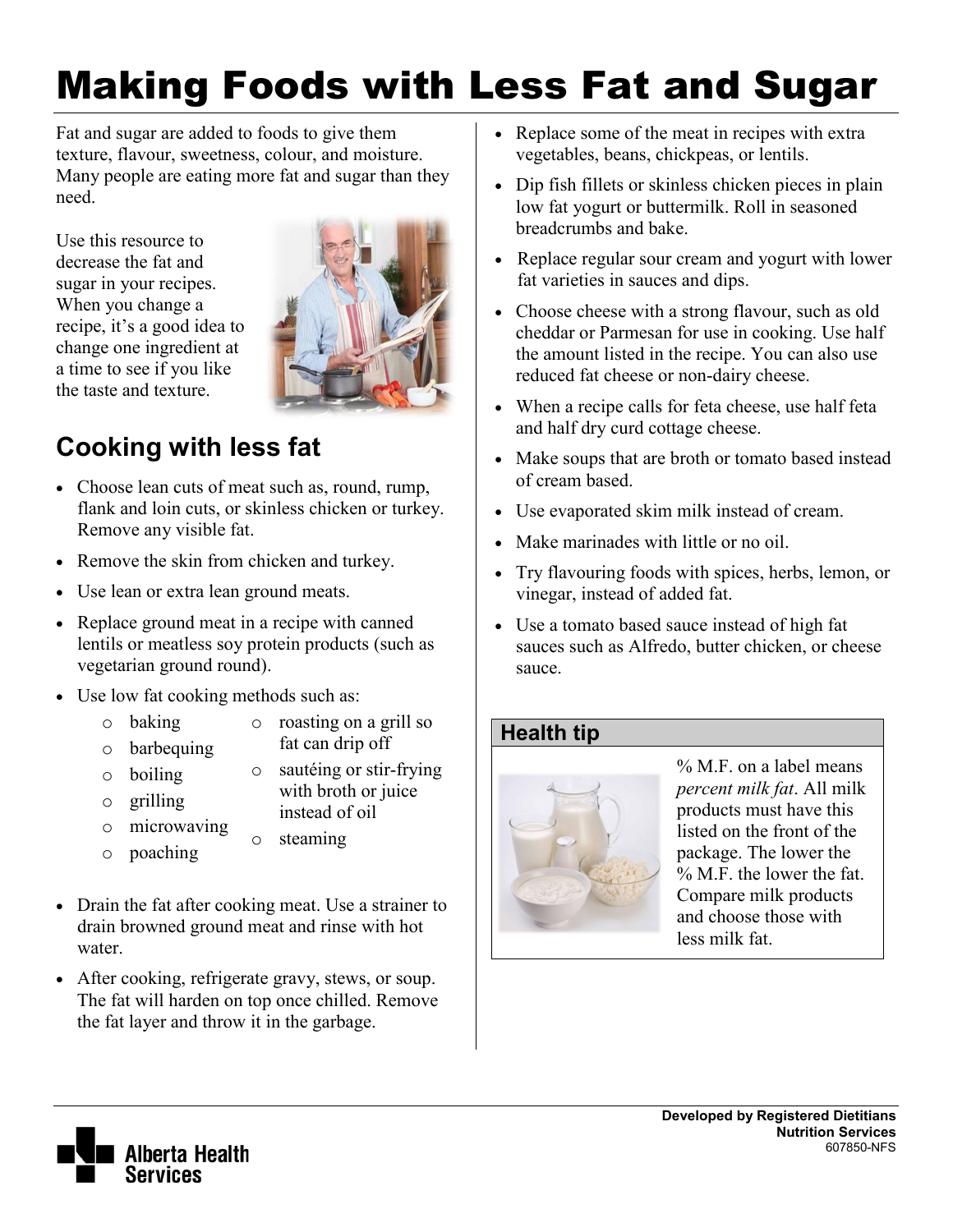# **Cooking with less sugar**

- Choose recipes with little or small amounts of added sugar.
- Ready-made sauces such as sweet and sour, honey garlic, and ketchup, contain sugar. Use them less often and in smaller amounts.
- Flavour foods with spices, herbs, lemon or vinegars, such as balsamic and cider, instead of bottled sauces.
- Make your own marinades or dressings.



### **Baking with less sugar**

- Try cutting down on the sugar, syrup, molasses and honey in your recipes. For example, instead of 1 cup (250 mL) use  $\frac{1}{2}$  or  $\frac{3}{4}$  cup (125 or 175 mL).
- Use fresh berries or dried fruits (cherries, raisins, apricots) to add sweetness to a recipe when you have decreased the amount of sugar.
- Add extra vanilla, almond extract, or spices (like cinnamon), to increase the flavour of lower sugar cookies, puddings, and custards.
- Prepare cake without icing or cut smaller pieces.
- Replace some or all of the sugar with a sugar substitute. Follow the directions on the sugar substitute package or refer to the product website for instructions and recipes.
- Sugar substitutes will not activate yeast. In recipes that contain yeast use at least 2 tsp (10 mL) of sugar.

**Note:** Sugar substitutes aren't recommended for children under 18 years unless suggested by a healthcare provider.

Health Canada recommends that pregnant women **not** use the sweetener cyclamate.

# **Baking with less fat**

#### **Muffins, loaves, and cakes**

- Reduce the amount of fat (oil, margarine, butter, or lard) in a recipe and replace it with a different ingredient. Using less fat can change the texture. Start by replacing only half the fat, for example; instead of 1 cup (250 mL) of fat, use  $\frac{1}{2}$  cup (125 mL) fat and  $\frac{1}{2}$  cup (125 mL) of one of these choices:
	- o Pureed bananas, prunes, peaches, pears, or applesauce
	- o Cooked pureed pumpkin, squash, sweet potatoes, or lentils
	- o Plain low fat yogurt or milk
- Add only half the nuts, coconut, or chocolate chips to a recipe. Toast the nuts or coconut before adding to boost their flavour.
- Use reduced fat cream cheese when making cheesecake or similar desserts.

#### **Cookies**

- Cookies need some fat so they can spread out during baking. A little fat is also needed so they stay chewy or crispy and do not break apart.
- Try replacing half the fat with the same amount of applesauce or pureed prunes. Using a fruit puree will also sweeten the cookies.

#### **Pies**

It's hard to replace the fat when making pastry crust; so instead, try the following:

- Use only a bottom crust and no top crust.
- Make fruit crisps instead of pie.
- Try a crust made of graham, vanilla or chocolate wafers, or gingersnap crumbs.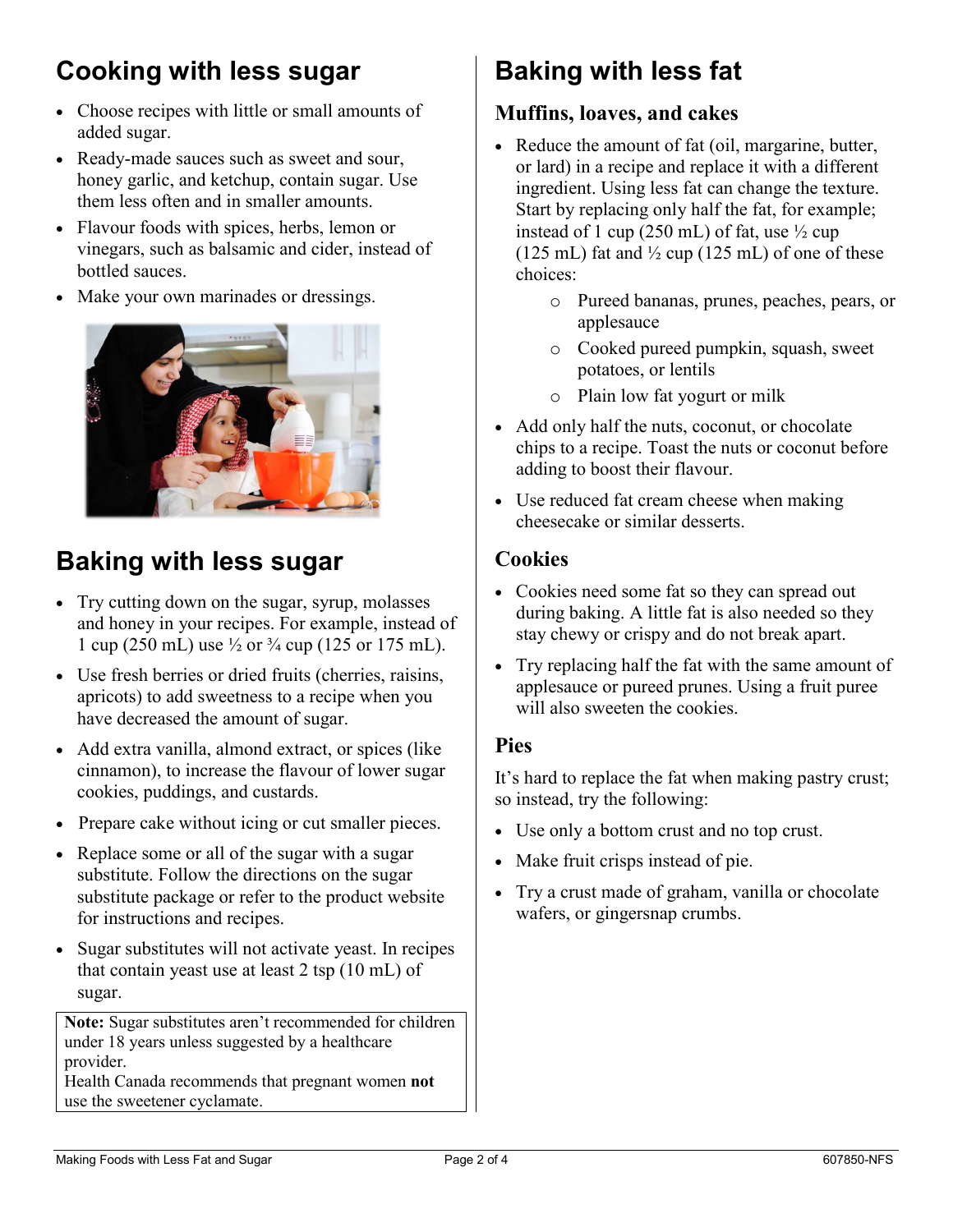# **Baking tips**

#### **Pans**

• Non-stick pans or parchment paper will prevent sticking. You can also coat your pan with 1 Tbsp (15 mL) flour or corn meal, or spray lightly with cooking spray.

#### **Ingredients**

- Don't use light or calorie-reduced margarine in baking. These have more water, which changes the texture of the final product. Refer to the low fat baking section for substitutions.
- Sift your flour or use cake or pastry flour. Unsifted regular flour can be too heavy for lower fat baking.

#### **Mixing**

• Mix gently, over-mixing can make your baked goods tough and full of tunnels.

#### **Portion size**

• Portion foods into smaller serving sizes before baking or cooking.

#### **Oven temperature**

- To prevent your lower fat baking from becoming dry, lower the oven temperature. Some suggested temperatures are:
	- $\circ$  Muffins at 350°F (180°C)
	- o Cakes, brownies and loaves at 325°F to 350°F (160°C to 180°C)
	- o Cookies at 275°F to 300°F  $(135\textdegree C \text{ to } 150\textdegree C)$
	- o Biscuits and scones at 375°F (190°C)



#### **Baking time**

- Use a timer so baked goods do not overcook. Low fat baked goods will be dry if overcooked. Smaller portions will cook faster.
- Baked goods made with less sugar and fat may not brown as much and may look underdone. For a deeper golden-brown colour, lightly spray the batter or dough with cooking spray just before placing in the oven.
- When muffins, loaves or cakes are done, edges should be lightly browned and start to peel away from the sides of the pan.

#### **Storage**

- Store lower fat, baked goods in a plastic container, freezer bag or wrapped in plastic wrap or foil for 1–2 days at room temperature.
- Low fat baked goods can be frozen for up to two months in a freezer bag or closed plastic container.